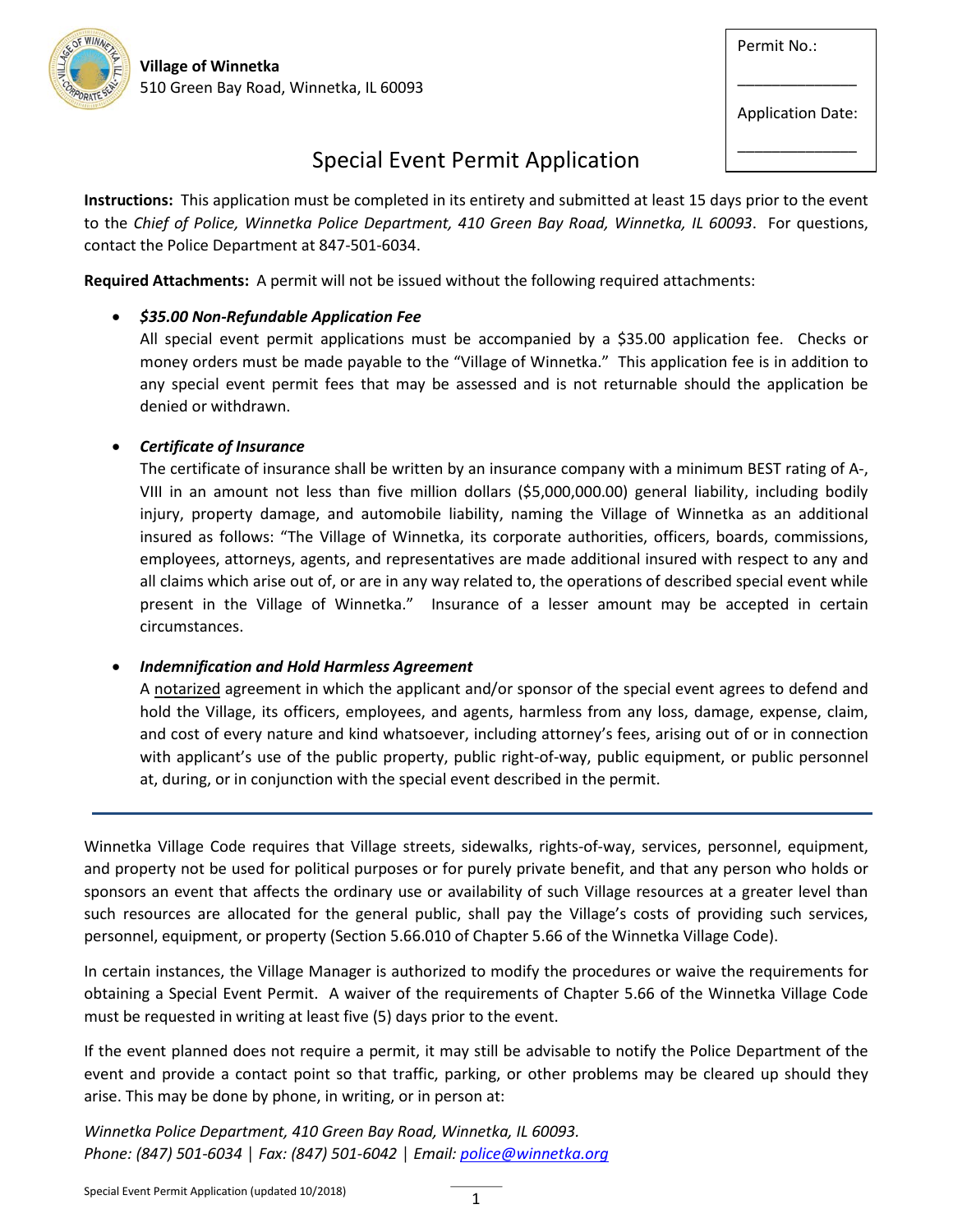

#### **Village of Winnetka**

510 Green Bay Road, Winnetka, IL 60093

A Special Event Permit is required for any event held on public or private property that affects the ordinary use of public streets, rights-of-way, or sidewalks or requires the extraordinary use of Village personnel, equipment, or property as defined in Section 5.66.020 of the Winnetka Village Code.

| <b>Organization Information</b> |  |  |  |
|---------------------------------|--|--|--|
|                                 |  |  |  |
|                                 |  |  |  |
|                                 |  |  |  |
|                                 |  |  |  |
|                                 |  |  |  |
|                                 |  |  |  |
|                                 |  |  |  |
| <b>Event Information</b>        |  |  |  |
|                                 |  |  |  |
|                                 |  |  |  |
|                                 |  |  |  |
|                                 |  |  |  |
|                                 |  |  |  |
|                                 |  |  |  |
|                                 |  |  |  |
|                                 |  |  |  |

#### **Affidavit**

I, the undersigned applicant, or authorized agent thereof, swear or affirm that the matters stated in the foregoing application are true and correct upon my personal knowledge and information for the purpose of requesting the Village of Winnetka to issue the permit herein applied for, that I am qualified and eligible to obtain the permit applied for and agree to pay all fees, to meet all requirements of Chapter 5.66 of the Winnetka Village Code and any additional regulations, conditions, or restrictions set forth in the permit and to comply with the laws of the Village of Winnetka, the State of Illinois and the United States of America in the conduct of the Special Event described herein.

It is agree this application constitutes a written contract upon the Village's issuance of a permit.

Signature of Applicant: \_\_\_\_\_\_\_\_\_\_\_\_\_\_\_\_\_\_\_\_\_\_\_\_\_\_\_\_\_\_\_\_\_\_\_\_\_\_\_\_ Date: \_\_\_\_\_\_\_\_\_\_\_\_\_\_\_\_\_\_\_\_\_\_\_\_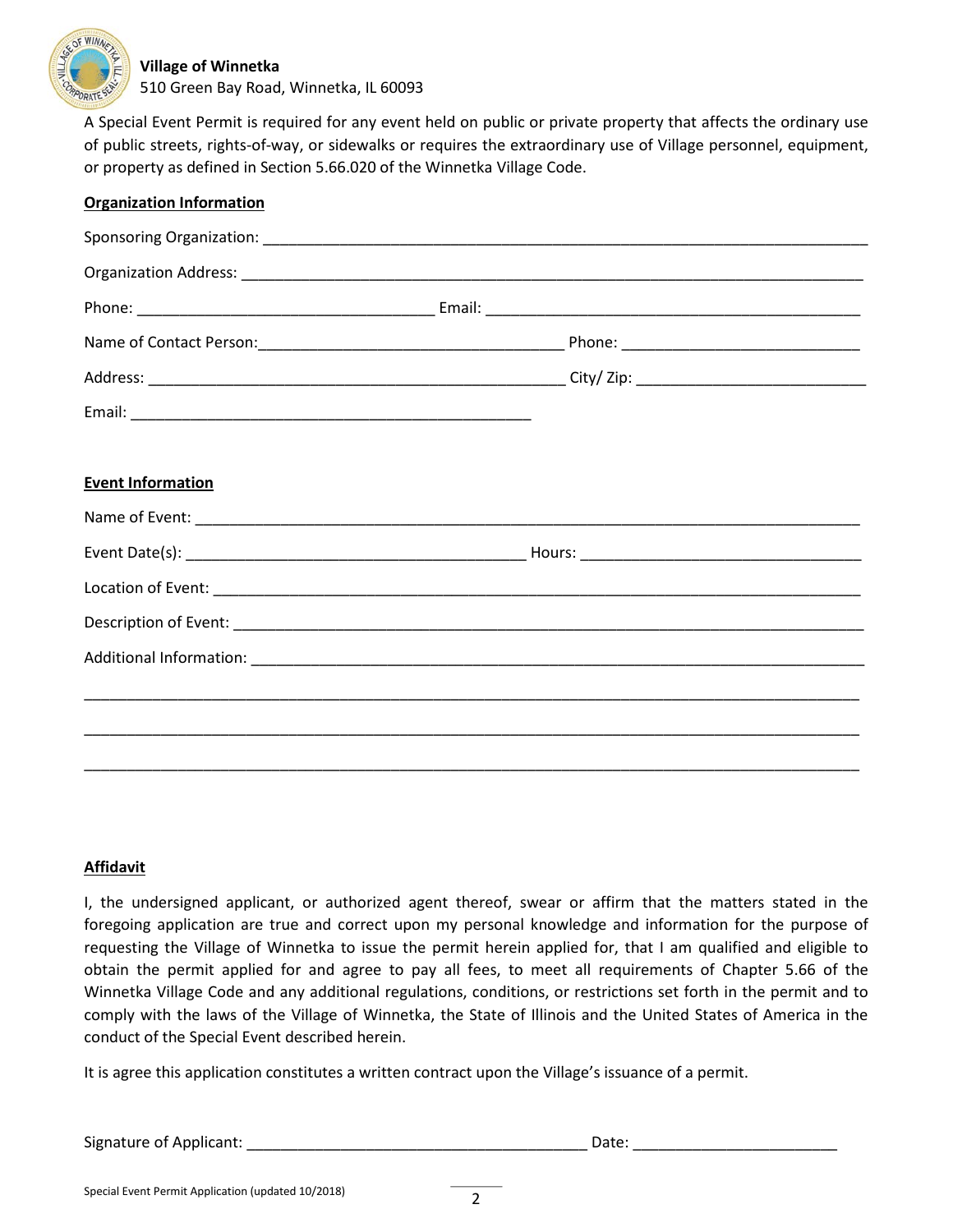

| Yes | <b>No</b> |                                                                                                                     | <b>Additional Requirements if "Yes"</b>                                                                                                        |
|-----|-----------|---------------------------------------------------------------------------------------------------------------------|------------------------------------------------------------------------------------------------------------------------------------------------|
|     |           | Is the event sponsored or co-sponsored by one of the following:<br>Village of Winnetka<br>Winnetka Public Schools   | Co-Sponsor Contact Name:                                                                                                                       |
|     |           | Winnetka Park District<br>Winnetka-Northfield Public Library<br>New Trier High School                               | Phone:                                                                                                                                         |
|     |           | Is the event open to the general public without charge?                                                             |                                                                                                                                                |
|     |           | Are you requesting the use of any Village property (i.e. parking lots,<br>streets, sidewalks, Village Green, etc.)? | Please note there is a fee for these services.                                                                                                 |
|     |           | Does any portion of the event take place on private property?                                                       | If the applicant is not the property owner, please<br>submit a letter of consent from the property<br>owner or a copy of the rental agreement. |
|     |           | Does any portion take place on Winnetka Park District property?                                                     | Please submit an approved Park District Park<br>Rental application.                                                                            |
|     |           | Is this a parade, bicycle ride, or run/walk?                                                                        | Please provide a map of the route.                                                                                                             |
|     |           | Will food or beverages be served? List food vendors:                                                                | A temporary food permit may be required.<br>Contact the Village Manager's Office for further<br>information (847-716-3541).                    |
|     |           | Will alcoholic beverages be served or sold?                                                                         | A Class C Liquor License may be required.<br>Contact the Police Department for further<br>information (847-501-6034).                          |
|     |           | Will there be a raffle?                                                                                             | Please complete a raffle license application.                                                                                                  |
|     |           | Will there be carnival or inflatable bouncy rides?                                                                  | Please submit copies of State Fire Marshal ride(s)<br>certifications. The Fire Department will need to<br>inspect prior to the event.          |
|     |           | Are you requesting police officers for traffic control and/or<br>security?                                          | Please note there is a fee for these services.<br>Contact the Police Department for further<br>information (847-501-6034).                     |
|     |           | If so, how many? _                                                                                                  |                                                                                                                                                |
|     |           | If not, how will traffic and pedestrian circulation be handled?                                                     |                                                                                                                                                |
|     |           | Are you requesting the closing of any Village streets or sidewalks?                                                 | Please note there is a fee for these services.                                                                                                 |
|     |           | Will tents, grills, or powered generators be used at the event?                                                     | Please submit copies of flame retardant certificate                                                                                            |
|     |           |                                                                                                                     | for tent material. The Fire Department will need<br>to inspect prior to the event.                                                             |
|     |           | Are you requesting the use of any Village equipment (i.e. parking<br>signs, barricades, etc.)?                      | Please note there is a fee for these services.                                                                                                 |
|     |           | Are you requesting any other Village equipment or services?                                                         | Please note there is a fee for these services.                                                                                                 |

**Permit Fees** – If applicable, the rates for the use of Village personnel, equipment, and public property shall be established by the Village Manager, based upon the fee formulas established in Section 5.66.050 of the Winnetka Village Code, plus a non-refundable administrative charge equal to ten percent (10%) of such costs.